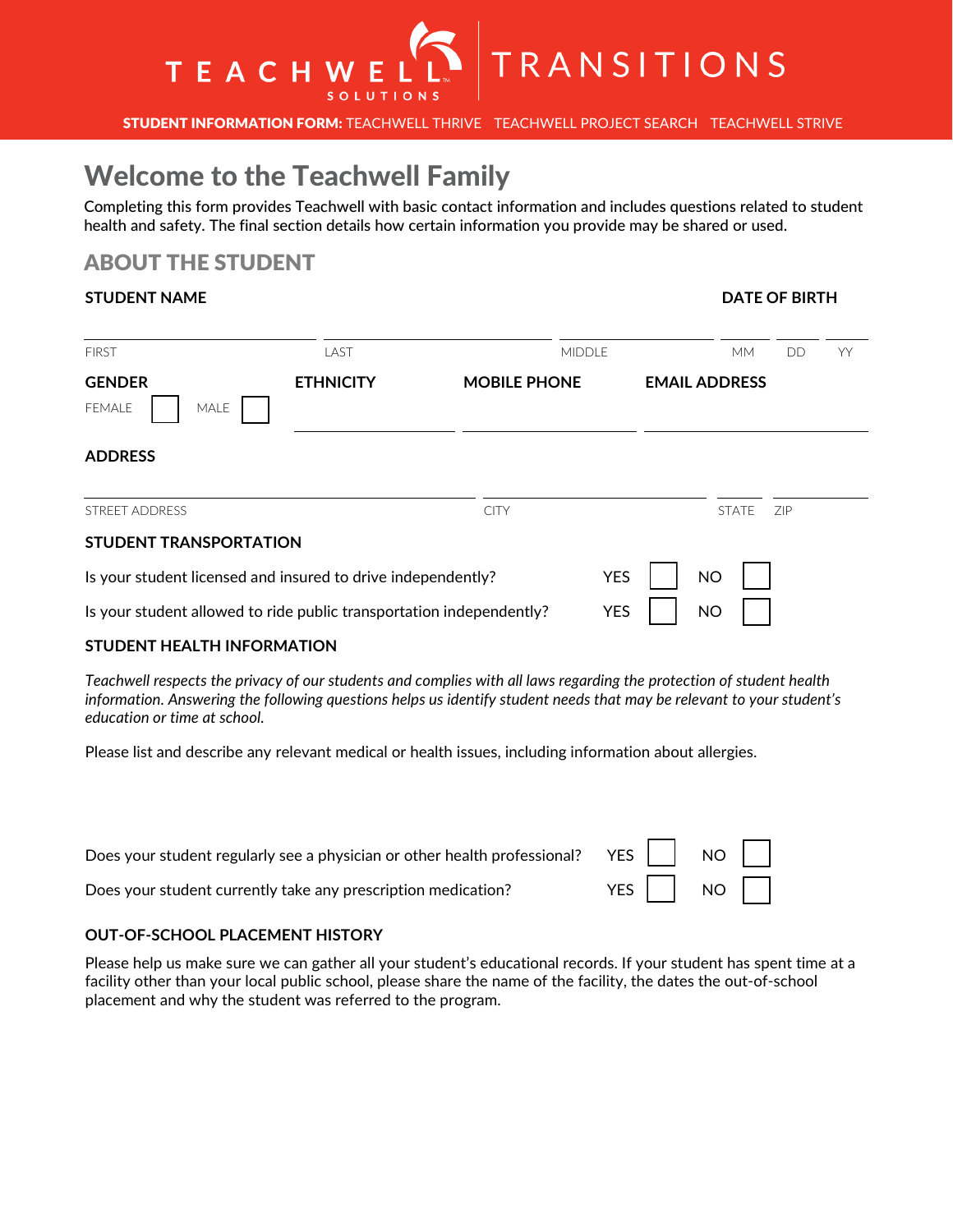## FAMILY INFORMATION AND APPROVED CONTACTS

## **PARENT OR GUARDIAN (1)**

| FIRST AND LAST NAME           | RELATIONSHIP TO STUDENT<br><b>CELL PHONE</b>                                                                                                                                           |             | <b>EMAIL ADDRESS</b><br><b>WORK PHONE</b> |                            |  |
|-------------------------------|----------------------------------------------------------------------------------------------------------------------------------------------------------------------------------------|-------------|-------------------------------------------|----------------------------|--|
| <b>HOME PHONE</b>             |                                                                                                                                                                                        |             |                                           |                            |  |
|                               | What is the best way to reach this person during the school day?                                                                                                                       |             | <b>TEXT MESSAGE</b>                       | PHONE CALL<br><b>EMAIL</b> |  |
|                               | If this parent or guardian does not live with the student, please provide a current home address.                                                                                      |             |                                           |                            |  |
| <b>STREET ADDRESS</b>         |                                                                                                                                                                                        | <b>CITY</b> |                                           | <b>STATE</b><br>ZIP        |  |
| <b>PARENT OR GUARDIAN (2)</b> |                                                                                                                                                                                        |             |                                           |                            |  |
| FIRST AND LAST NAME           | RELATIONSHIP TO STUDENT                                                                                                                                                                |             | <b>EMIAL ADDRESS</b>                      |                            |  |
| <b>HOME PHONE</b>             | <b>CELL PHONE</b>                                                                                                                                                                      |             | <b>WORK PHONE</b>                         |                            |  |
|                               | What is the best way to reach this person during the school day? TEXT MESSAGE                                                                                                          |             |                                           | PHONE CALL<br><b>EMAIL</b> |  |
|                               | If this parent or guardian does not live with the student, please provide a current home address.                                                                                      |             |                                           |                            |  |
| <b>STREET ADDRESS</b>         |                                                                                                                                                                                        | <b>CITY</b> |                                           | <b>STATE</b><br>ZIP        |  |
| <b>APPROVED CONTACTS</b>      | Please list the name of three (3) people who can pick the student up for school or be contacted in case of an<br>emergency. List people other than the student's parents or guardians. |             |                                           |                            |  |
| FIRST AND LAST NAME           | <b>PHONE</b>                                                                                                                                                                           |             | RELATIONSHIP TO STUDENT                   |                            |  |
| FIRST AND LAST NAME           | <b>PHONE</b>                                                                                                                                                                           |             | RELATIONSHIP TO STUDENT                   |                            |  |
| FIRST AND LAST NAME           | PHONE                                                                                                                                                                                  |             | RELATIONSHIP TO STUDENT                   |                            |  |

Please give us the names of anyone who can not have contact with your child and tell us whether there is a protection order in place.